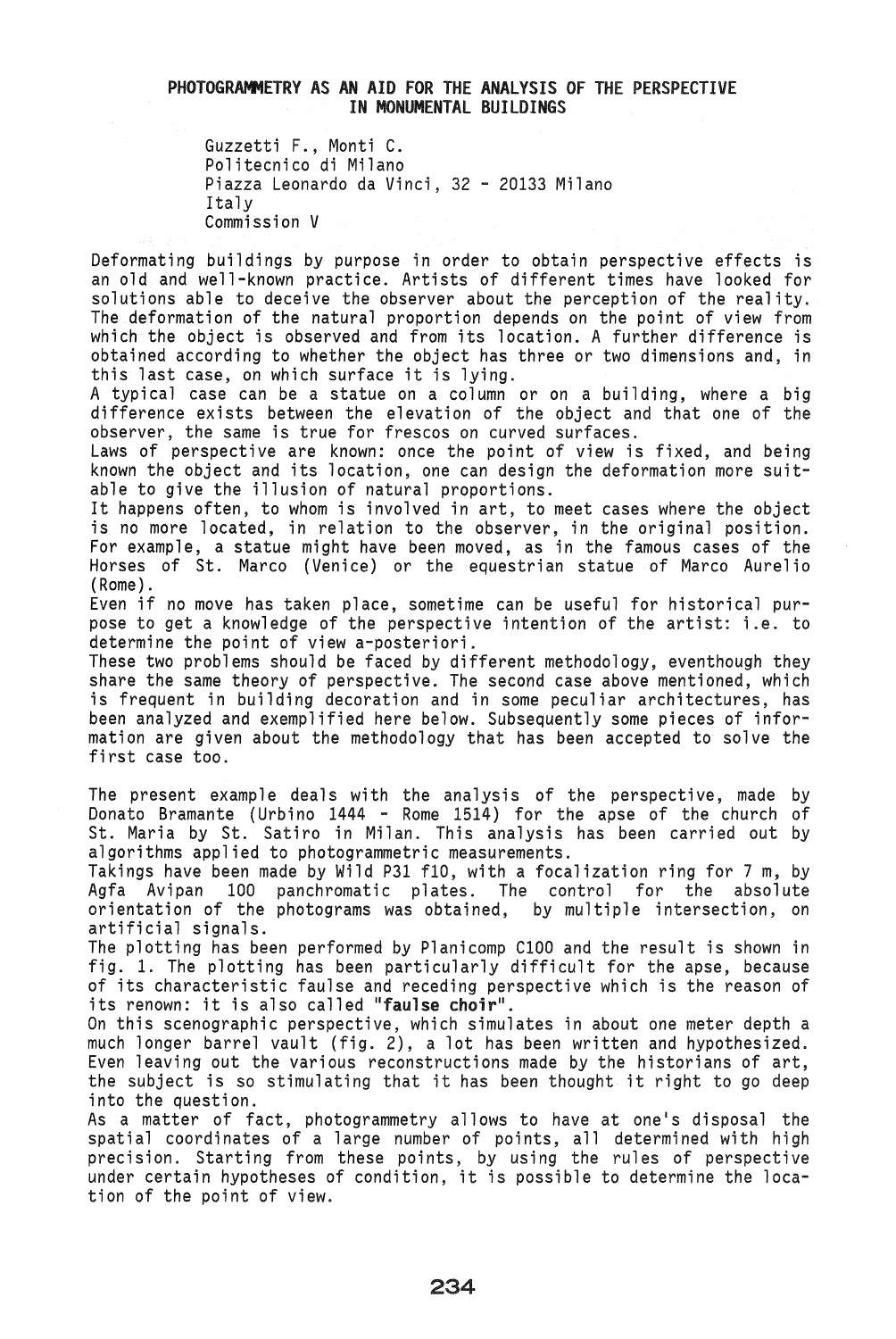A perspective is determined by a point of view (PV) at a certain elevation on a reference plane, which is called ground plane (PT). Another plane, called perspective picture (QP), perpendicular to the ground plane, shelters the perspective construction. The point of view and the ground plane generally correspond, in architectures, to the height of an observer's eye and to the trampling plane. The central perspective is peculiar to the "faulse choir": the infinite points which make it up belong to different perspective frames, built up as to be parallel to each other. The main point of the perspective, normal projection of the point of view onto the perspective picture, contemporarily belongs to different perspective planes and to the straight line passing through the point of view and normal to these ones.



Fig. 1 - St. Maria by St. Satiro, Milan, Italy: plotting of the faulse choir (original 1:20), with the types of point  $P_i$  and  $Q_i$  measured.

Denoting by  $\alpha,\beta,\gamma$  the coordinates of a generic point belonging to an imaginary non-perspective choir (fig. 2), by  $\alpha_{\alpha}$ , $\beta_{\alpha}$ ,H the unknown coordinates of the point of view, by x,y,z the coordinates plotted on the "faulse choir" and referred to a cartesian system having the x axis parallel to the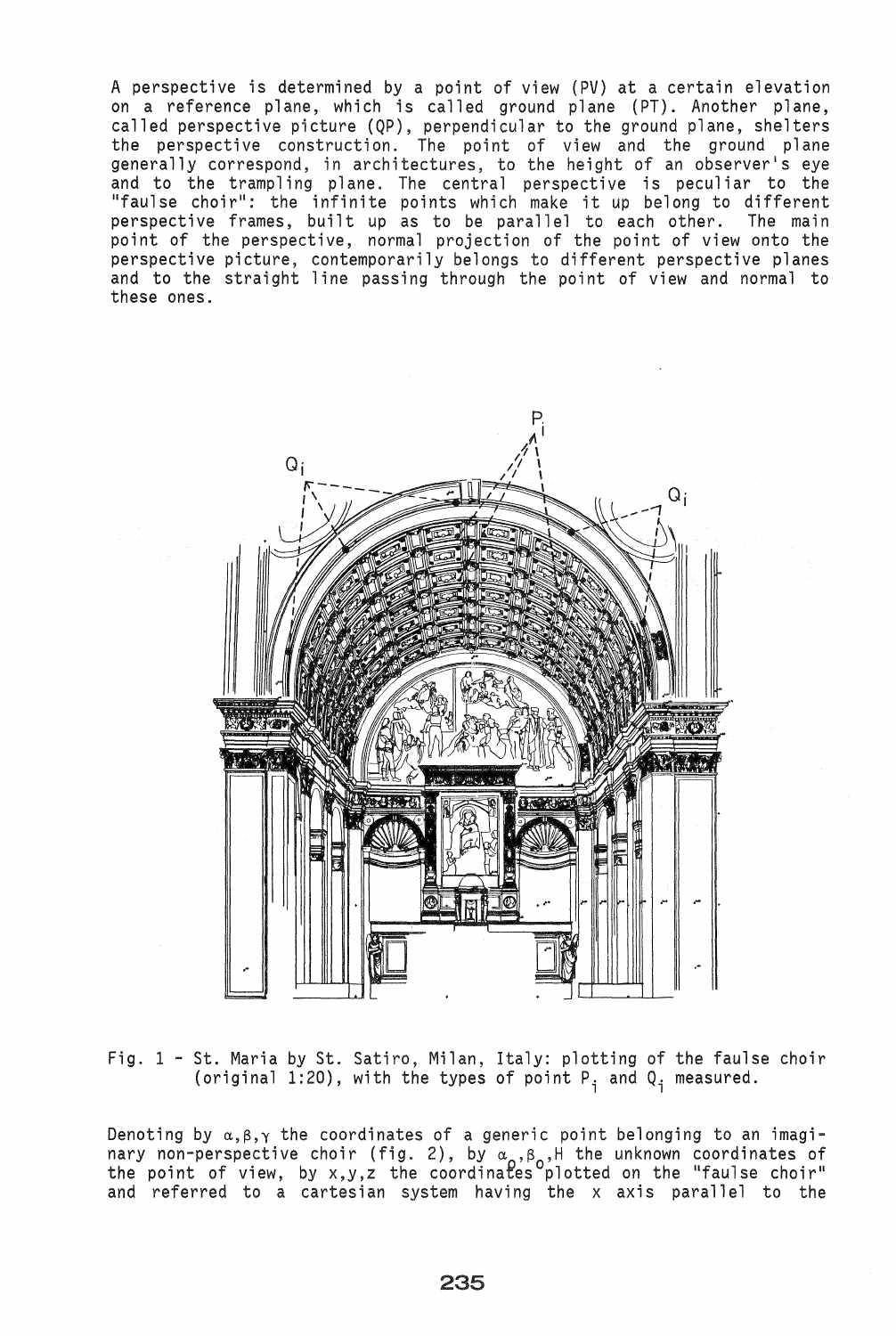perspective planes and the y axis which defines the depth, the relations which connect together all these points can be written. They are:

$$
x = \frac{(y - \beta_0)(\alpha - \alpha_0)}{\beta - \beta_0} + \alpha_0
$$
  

$$
z = \frac{(y - \beta_0)(\gamma - H)}{\beta - \beta_0} + H
$$
 (1)

where the unknowns are the coordinates  $\alpha_{\alpha}$ ,  $\beta_{\alpha}$ , H of the point of view and the coordinates  $\alpha,\beta$  and  $\gamma$  of the points of  $^{\circ}$ the hypothetic choir. The system determinated in this way is always underdetermined, since for each plotted point the two equations (1) (collinearity equations) can be written in the six above mentioned unknowns, three of which, those ones concerning the point of view that gives rise to the projective sheaf, are commun to all points. It is therefore necessary to make hypotheses about the geometry of the hypothetic choir, on the base of evident simmetries and historical investigations. As shown in fig. 2, the hypothesis adopted has been that one of supposing that the perspective of the apse corresponded to a theorical continuation of the first arch to define a barrel vault.

On the "faulse choir" 35 points have been plotted, divided in 5 sections of 7 points each, having simmetries and correspondences (fig. 1). With reference to equations (1), it is therefore possible to write 35x2=70 equations in 35x3+3=108 unknowns. Just using simmetries and correspondences one can see that it is possible to consider  $\alpha$  and  $\gamma$  as constants for every section; for every plane on which are lying the first 5 points, the second 5 points, and so on, one can consider constant  $\beta$ .

Under this hypothesis, one can write 4x7=28 equations of type

$$
\beta_{\dot{1}} = \beta_{\dot{1}} \tag{2}
$$

and  $2x(6x5)=60$  equations of type

$$
\alpha_h = \alpha_k
$$
,  $\gamma_h = \gamma_k$ 

Having moved from underdetermined to overdetermined, the problem seemes to be solved; as a matter of fact, being the perspective frame on different planes very close to each other, it is true that the normal system has a normal defined positive matrix, but in conditions of numerical instability. That means that if the faulse choir was a picture, the relations generating the normal matrix would render it non-positive and therefore non-solvable; the fact that the faulse choir has a depth allows in theory the solution, but such a solution, just for the bad geometrical conditioning, is unstable and consequently unreliable. Some additional relations are therefore needed, inferred from reasonable hypotheses.

(3)

Equations (1), (2) and (3), when linearized, take the following shape:

$$
a\delta(\alpha) + b\delta(\alpha_0) + c\delta(\beta) + d\delta(\beta_0) + 1_1 = V
$$
  
\n
$$
e\delta(\gamma) + f\delta(H) + g\delta(\beta) + h\delta(\beta_0) + 1_2 = V
$$
  
\n
$$
\delta(\alpha_h) - \delta(\alpha_k) + \alpha_h - \alpha_k = V
$$
  
\n
$$
\delta(\beta_i) - \delta(\beta_j) + \beta_i - \beta_j = V
$$
  
\n
$$
\delta(\gamma_h) - \delta(\gamma_k) + \gamma_h - \gamma_k = V
$$
  
\n(4)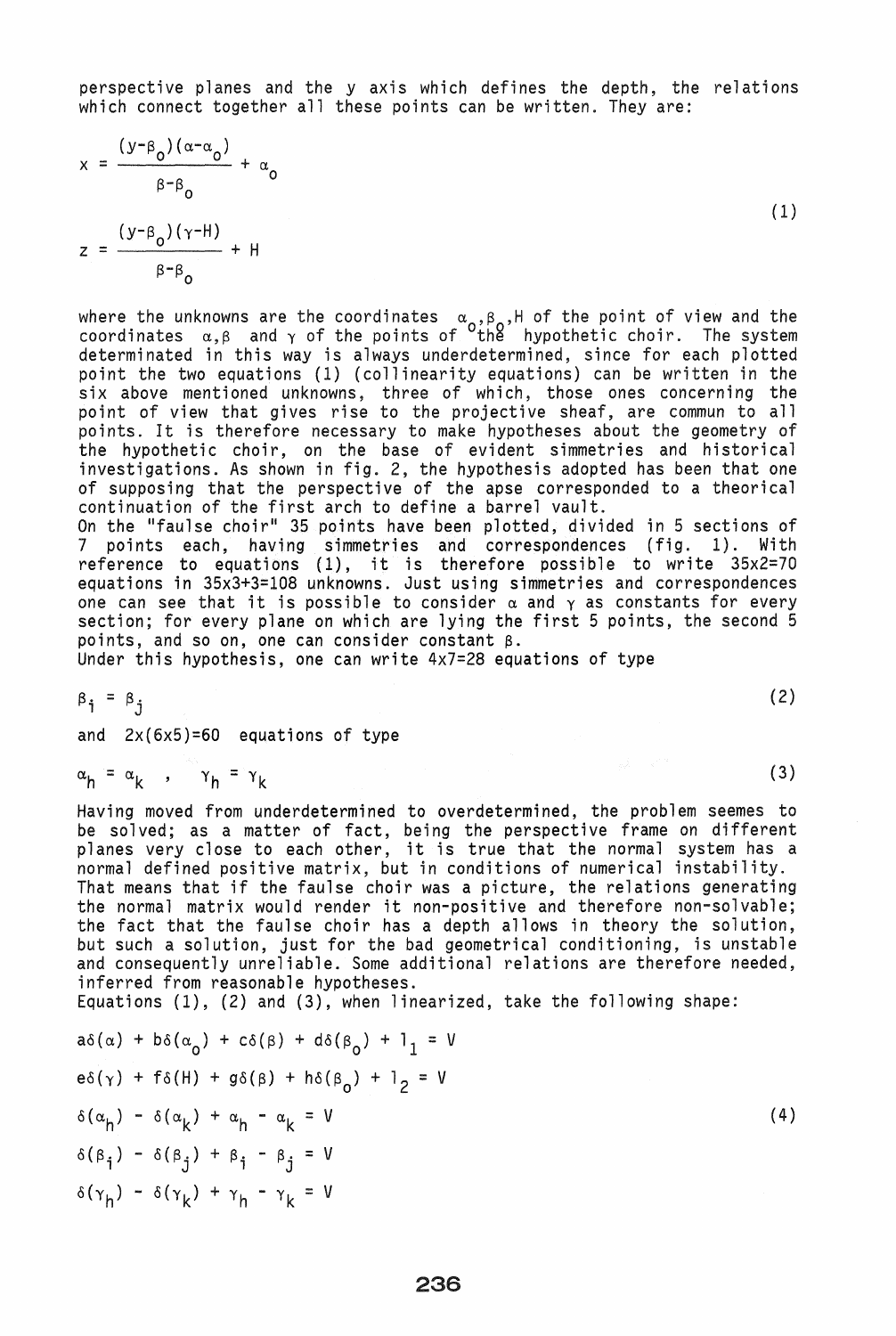Solution of system (4) involves some considerations on the relations which lie between the unknowns. A bad determination of the single point  $P(x,y,z)$ on the "faulse choir" raises a positioning error on the point  $P'(\alpha,\beta,\gamma)$  on the hypothetic faulse choir (fig. 2), leaving practically unchanged the position of the point of view in that it is the emanation of the projective sheaf.



Fig. 2 - Point of view PV ( $\alpha_{\alpha},\beta_{\alpha},H$ ), faulse choir (front and section) with points P(x,y,z), hypothetic choir with points P'( $\alpha,\beta,\tau$ ).

If equations (2) and (3) were of type

$$
\beta_{i} = k_{i} \quad ; \quad \alpha_{h} = k_{h} \quad ; \quad \gamma_{h} = k_{h} \tag{5}
$$

the number of unknowns would decrease (in our case to only 20), but the photogrammetric determination errors of the P(x,y,z) would affect the determination of the point of view PV( $\alpha_0$ , $\beta_0$ ,H). New binding equations of type

$$
\beta_{\mathbf{i}} - \beta_{\mathbf{i}+1} = \beta_{\mathbf{i}+1} - \beta_{\mathbf{i}+2}
$$

could also been written, and the correspondent ones for the other unknowns  $\alpha$ and  $\gamma$ , equations which would impose the equidistance between points belonging to the same section or to the same plane.

(6)

This last hypothesis seems to be logical; the previous one is logical and has the advantage to leave to the problem more degrees of freedom. The first one is more free and can allow, with its results,an a-posteriori check of the hypotheses which the other two are based on.

For this reason the system (4) has been solved by imposing a constraint which could serve to stabilize numerically the solution, which is unstable for the above mentioned reasons. This constraint does not bring back to the conditions of (5) and (6), but it just imposes that the 5 points  $Q_i$  on the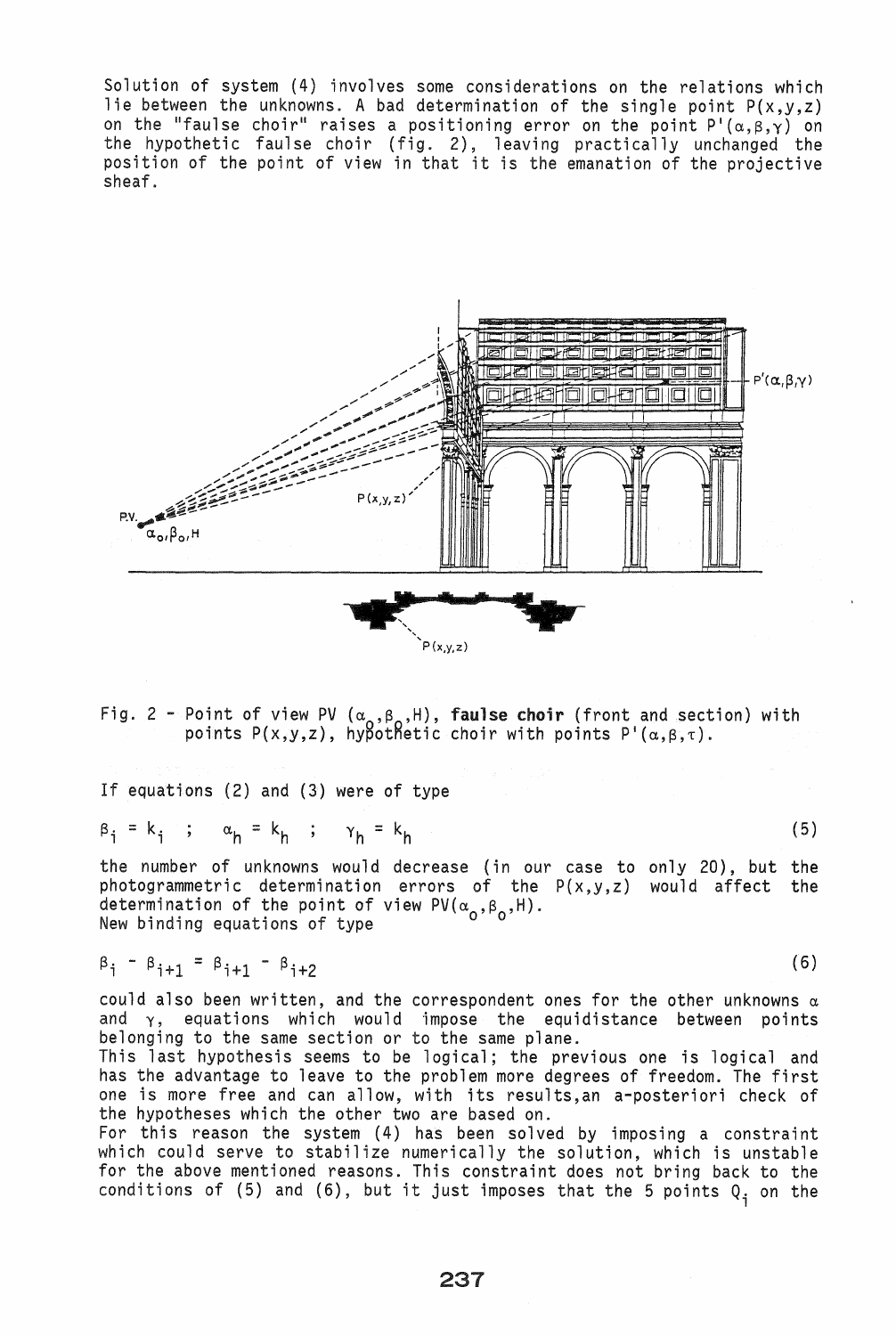first crown of the "faulse choir" be the same of the first crown of the hypothetic choir (fig. 1). The result of the solution gives the three coordinates of the point of view PV:

 $\alpha_{0}$  = 5.058  $\pm$  0.026 m  $\beta_0$  = -16.496  $\pm$  0.432 m  $H = 1.155 + 0.071$  m

The point of view turns out to be exactly in the middle of the faulse choir and therefore on the axis of the central aisle, in correspondence with the third span and at the height of a sitting observer.

This result, among other things, gives on the hypothetic choir points  $P'(\alpha,\beta,\gamma)$  such as to make panels looking like squared and of the same size of those ones of the aisles of the church.

The approach to the determination of the point of view of three-dimensional objects that have been moved from their original location can only be solved by attempts, because of the lack of a reliable and objective comparison with the original. For example, we have the equestrial statue of Marco Aurelio, but we no more have the true emperor and his horse! In this case one cannot use the logical hypotheses on which the mentioned example of the Bramante's perspective are based.

The subject can be dealt with in more than one way: we show here the one that we consider the most suitable to solve the problem with reference to the typical case of the statue; it consists in the philosophy of looking, among all the possible ones, for the perspective representation which better identifies itself with the reality of the object (statue).

One needs, first of all, the digital knowledge of the statue with its three dimensions in a unique reference system. This is a classical problem of numerical photogrammetry. The density of the points is a function of the quality one wants to get in the representations, and whence in the result. The library programs which deal with the representation of three-dimensional

objects in the space, generally do not apply to the graphical representation of a statue.

The bad interpretability by mathematical algorithms of the complex shape of the object, excludes all programs for three-dimensional representations which utilize mathematically expressible surfaces. On the other side, the programs which deal with digital surfaces, no more based on mathematical shapes but generally on grid interpolations, get into a crisis when the object is a close surface.

From what above, the idea came to approach the matter by building up a specific program aiming at solving the problem of the perspective representation.

The first decision concerns the choice of the type of representation to be obtained: either by elementary areas of polygons or by contour lines. Such a choice is disarming for the solution procedures of the problem.

For personal conviction and for objective reasons too, the traditional representation has been chosen by contour lines.

- 
- The following procedure has been adopted:<br>- choice of the point of view;<br>- choice of the direction of view which can coincide either with a point of
- the object or to be out of it;<br>- rigid rototranslation of the coordinates of the points of the photogrammetric survey in order to make the direction of view and the y axis of the new system coincident; - scanning of the survey's data bank by a couple of planes, at a fixed
- distance from each other, normal to the y axis. Drawing out of all points